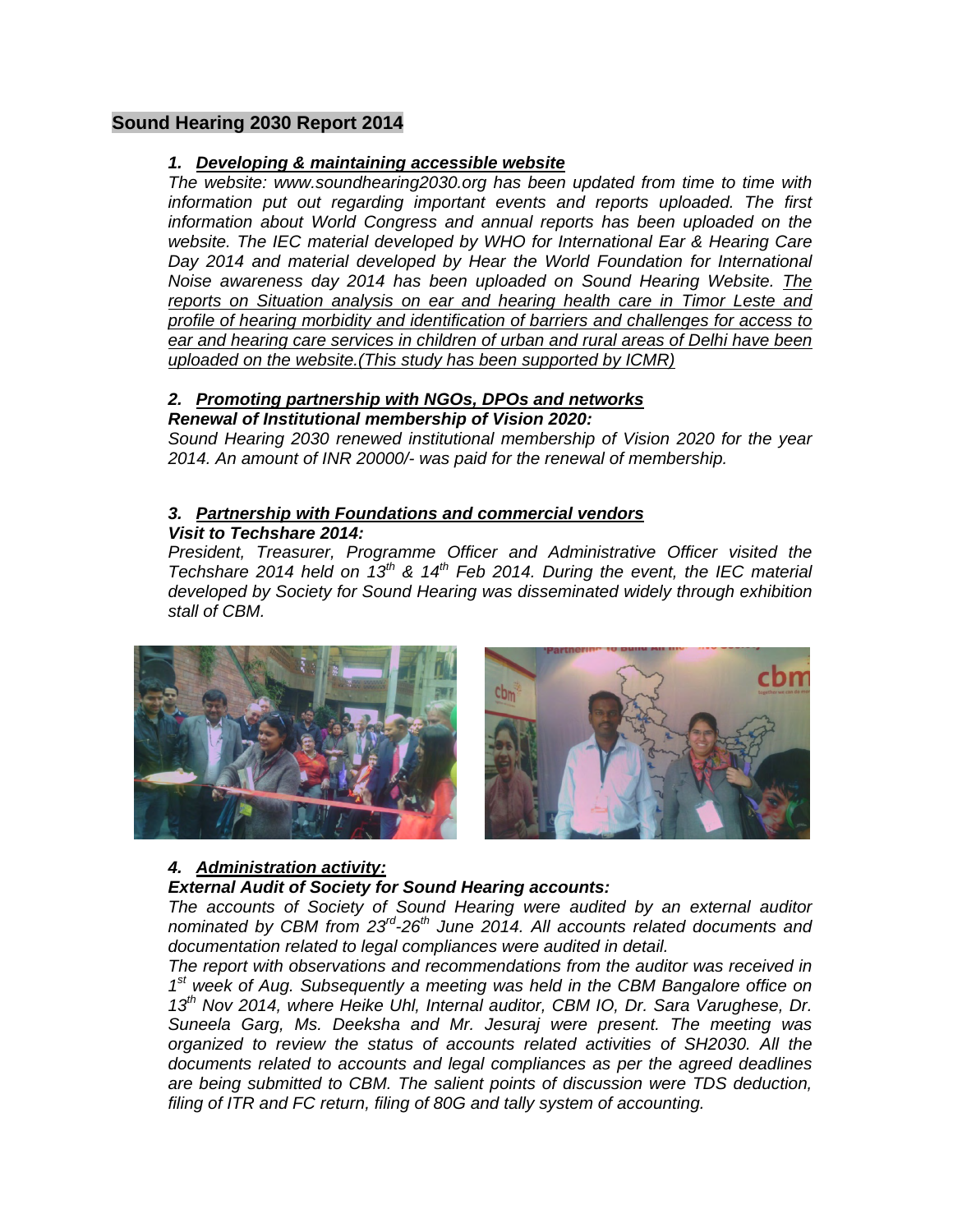#### *ACTIONS TAKEN:*

#### *Tally system of accounting:*

*Tally system of accounting has been initiated and the accounts with effect from April 2012 have been put in the Tally system. Part time accountant has been appointed with effect from Nov 2014 to undertake this assignment.* 

#### *TAN Number for Society for Sound Hearing:*

*Society for Sound Hearing applied for TAN Number which was received during first week of June 2014.* 

#### *Filing of IT returns of Society for Sound Hearing:*

*Income tax returns of Society for Sound Hearing for the year 2012-2013 and 2013- 2014 have been filed and copy of the same has been submitted to CBM.* 

#### *Deduction of TDS and its timely deposit:*

*TDS is being deducted on regular basis where ever applicable and is being deposited on a regular basis.* 

#### *Audit of Sound Hearing account for year 2013*

*The audit of Society for Sound Hearing for the year 2013 has been completed and the audit reports have been shared with CBM.* 

#### *FCRA Certification & Returns for India Office:*

*Society for Sound Hearing has received FCRA registration vide. application number II/210022/83 (0006)/2013-FCRA-II. The FCRA registration No. is 231661487. The FCRA return of Society for Sound Hearing for the period April-March 2014 has been filed. The details of FCRA registration and FCRA return have been shared with CBM office.* 

#### *Filing of 80G certification of Society for Sound Hearing:*

*Society for Sound Hearing has filed for 80G certification and it is expected that the certificate would be received by June 2015. All the donors who have given their donation to the society would be given 80G certification so that they could avail the tax exemption benefit in the next financial year.* 

#### *SOPs of Society for Sound Hearing:*

*SOPs of Society for Sound Hearing with regard to accounting matters has been prepared and shared with CBM.* 

#### *Celebration of 3rd March 2014- International Ear & Hearing Care Day*

*Facilitators: Ms Deeksha Khurana (Programme Officer SH2030) and Ms Janki Mehta (Administrative Officer SH2030)* 

*Coordinated by: Dr. Suneela Garg and Dr. Arun Agarwal with support from Ms. Kriti Gulati (Research Officer)* 

*Target Group- Families and children living in the slums at Jungpura, Delhi Participants: 50* 

*In order to spread awareness regarding ear and hearing care, a short talk was conducted. The Talk was conducted in two schools run by Neev, an educational project of Nav Abhiyan (A grassroot development initiative promoting self- reliance*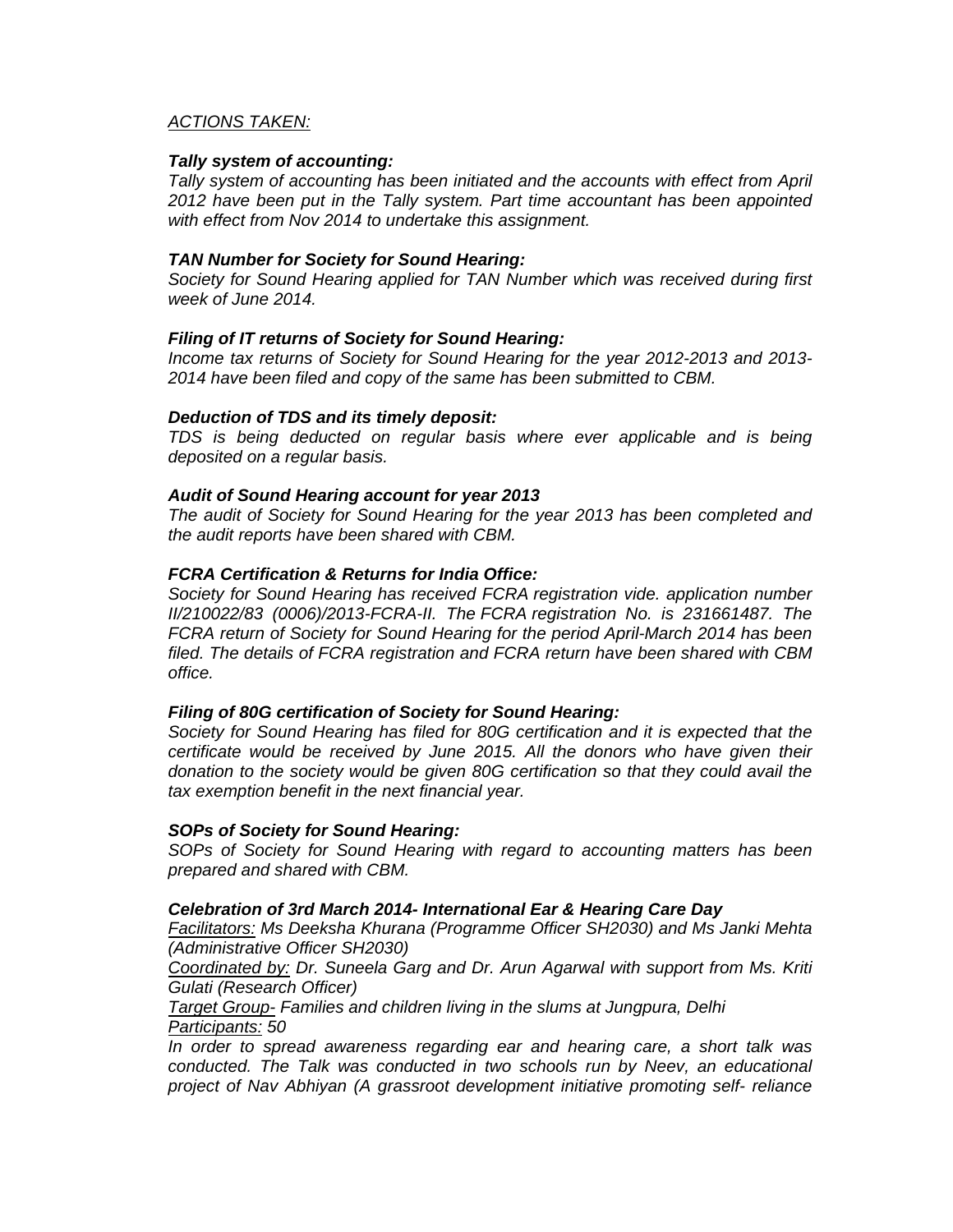*and self esteem), with one of them being run in the Slums. The participating parents and children belonged to a low socioeconomic background.* 

*The Talk was conducted using IEC material (Including Pamphlets, posters and flipcharts both in Hindi and English) developed by Society of Sound Hearing.* 

*The content of the talk included commonly encountered ear problems in children, talking about various milestones which can help detect hearing loss in a child and various Do's and Don'ts related to ear care. Special mention was given to various factors that can contribute towards hearing loss in a baby and parents were also informed about "Neonatal Hearing screening programme" being run in Lok Nayak Hospital Delhi where the all the babies are screened for hearing loss on the first day of their life.* 

*The talk was interactive in nature where the questions were asked in the community and the discussion was done on the basis of the answers received. The community participated in the interactive talk actively and showed interest in listening and learning.* 

*IEC material of Society of Sound Hearing was displayed in the school premises and distributed to the teachers of the school and the community members.* 



#### *5. Support country workshop to develop strategy paper:*

*Situational analysis of ear and hearing care in Timor Leste was carried out during 19th-28th March 2014. During the analysis, the detailed discussions were carried out with resource persons from Ministry of Health, WHO, National Hospital and NGOs. During the situational analysis, status of human resources related to ear care, health care delivery, training facilities and rehabilitative services was compiled.* 

#### *6. Develop alliance with WHO SEA & HQ, UNICEF, UNESCO etc.*

#### *Alliance with WHO HQ:*

#### *I. Review of status of ear and hearing health care in SEAR.*

*Since there is a dearth of epidemiological and programmatic information and data about hearing and ear health in SEAR, it was agreed that a situational analysis is needed. SSH expressed their readiness to partner with WHO in this. APW has been awarded to SH 2030 by WHO-HQ for undertaking this assignment. The desk review focuses on epidemiological and programmatic aspects of ear care comprising of manpower, infrastructure and National Committees if any. The attempt will be to identify issues and*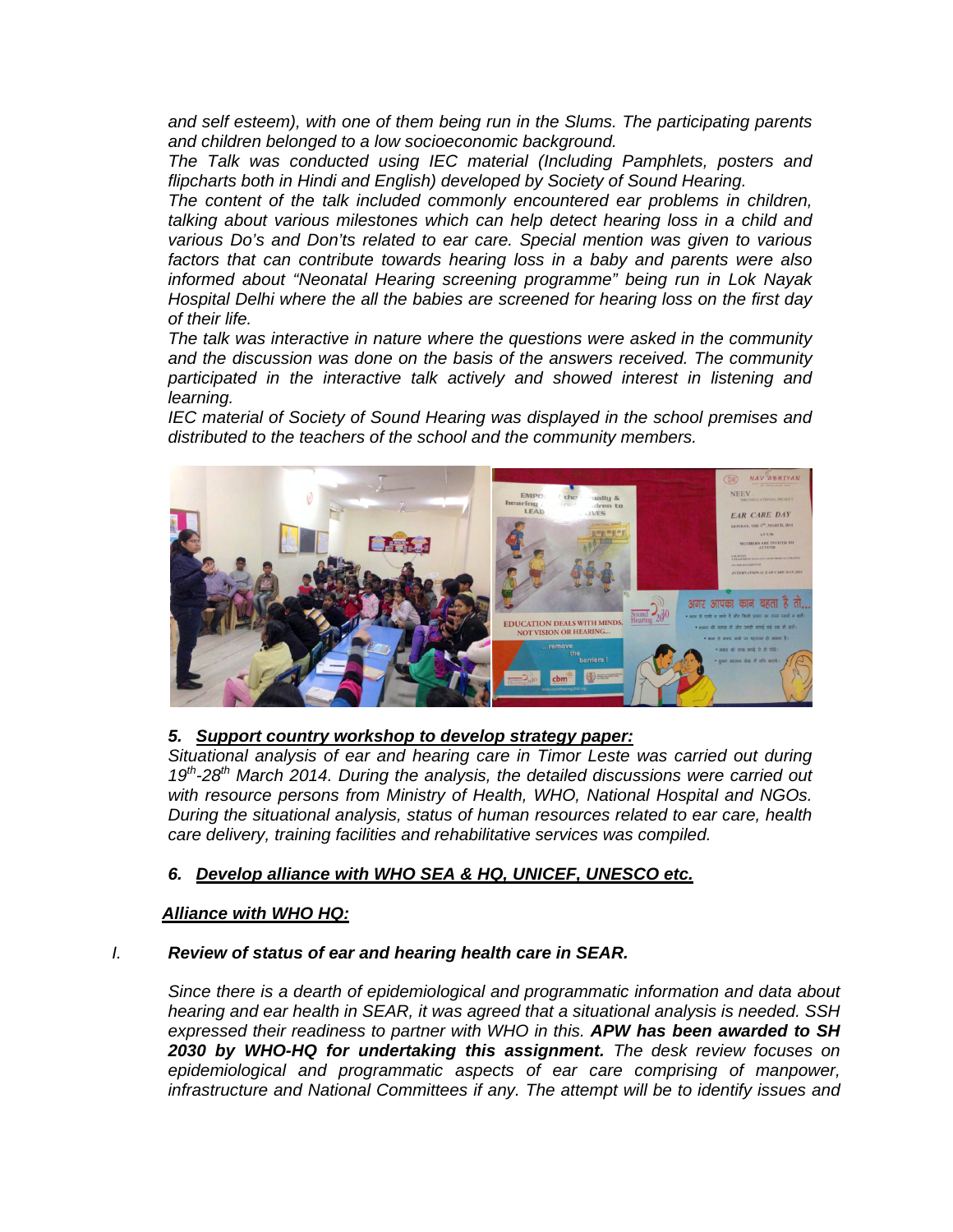*gaps in ear care. Examples of good initiatives whether in the public or private sector will be included.* 

#### *II. Collaboration for the World Congress*

### *WHO-HQ has agreed to be the technical partner for World Congress and details of the World Congress have been uploaded on WHO-HQ website.*

*Dr. Maria Alarcos Cieza Moreno, & Dr. Shelly Chadha from PBD, WHO HQ have been sent a formal invitation to attend the World Congress on behalf of WHO-HQ. Dr. Shelly Chadha has also consented to be the member of Scientific Committee for the World Congress and is facilitating the preparation of scientific programme. A formal communication has been sent to WHO-HQ to disseminate information about World Congress through their database.* 

#### *III. Initiation of process of signing MoU*

*The process for developing alliance between WHO-HQ and SSHI has been initiated. All financial and legal documents required as per WHO norms have been submitted. Copy of draft document enclosed.* 

#### *Alliance with WHO SEARO:*

*A meeting was held between Dr. Sudhansh Malhotra, Regional Adviser, (Primary & Community Health care), WHO, President Dr. A.K. Agarwal, Treasurer and coordinator Dr. Suneela Garg and Programme Officer Ms. Deeksha Khurana of Sound Hearing 2030 on 11th Feb 2014.* 

*The following were the salient points of discussion:* 

#### *IV. SSH-WHO/SEARO joint meeting on hearing and ear care*

*It was realized that there is an urgent need for advocacy for hearing and ear care in the Region. For this purpose, it was felt that a meeting inviting government policymakers/programme managers, potential donors and professionals will help in building advocacy as well as harnessing resources for strengthening hearing and ear care programmes in the Region.* 

*In principle, an agreement was reached that a jointly funded meeting be organized by*  SSH and SEARO in the third quarter of 2014. Provisionally, it was agreed that the *meeting could be held from 8-10 October 2014 in Myanmar. WHO-SEARO offered to develop a draft concept note for further discussion. This concept note will define the objectives of the meeting, a broad agenda as well as responsibilities (including funding) of the two organizations. The draft will be shared with SSH for consultation. The final draft will be put up to SEARO Senior Management for consideration and approval.* 

## *V. World Congress*

*It was informed that SH2030 is organizing the first World Conference on Ear and Hearing care with the theme "Action towards better hearing" in New Delhi from 12 to 14 February 2015. SEARO participation and support was requested and also indicated that*  SSH would be requesting RD/SEARO to be the Guest of Honour during the inaugural *session of this Conference.*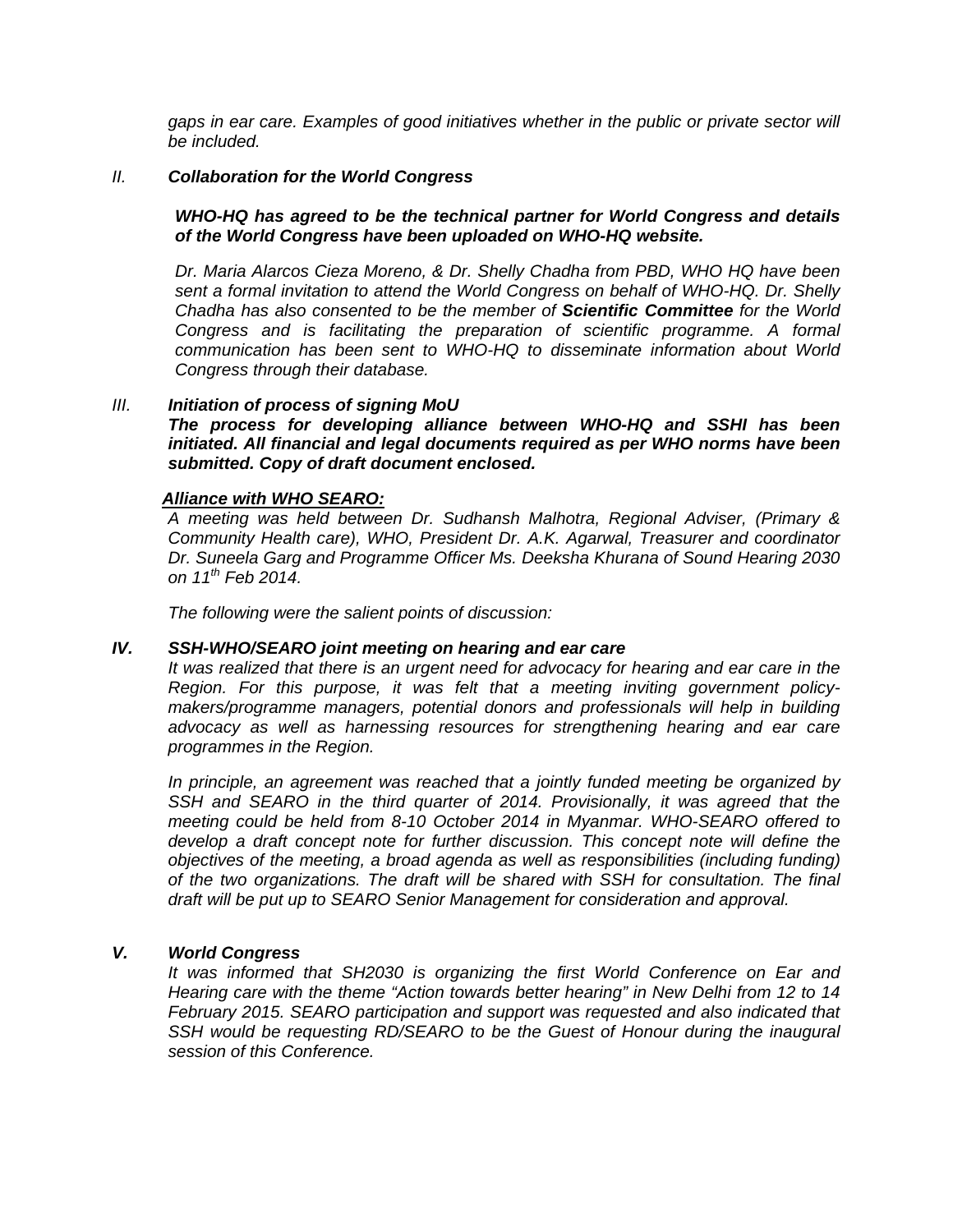## *7. Promote Sound Hearing as global initiative through World Conference*

*The following activities related to preparation of World Congress have been carried out during 2014.* 

## *Constitution of Committees for World Congress*

*As per the directions of Executive Committee meeting held at Hongkong in Oct 2013, advisory committees and local committees for the World Congress have been constituted. Mr. Dave McComiskey, President CBM gave his kind consent to be the Patron for the World Congress and has agreed to attend the Congress on all the three days.*

*Advisory Team has been segregated into:-* 

- *Global Advisory Committee*
- • *Regional Advisory Committee*
- *SAARC Advisory Committee*
- *National Advisory Committee*

*The following are the Committees which have been constituted:-* 

- *Scientific Committee*
- • *Public Relations Committee*
- *Fund Raising Committee*
- *Publication Committee*
- *Awards Committee*
- *Registration Committee*
- *Exhibition Committee*
- *Venue Committee*
- *Catering Committee*
- *Social Program Committee*
- *Accommodation & Transportation Committee*

*The roles and responsibilities of all the committees were drafted. The activities of individual committees are being coordinated by the Coordinator. A formal communication was mailed to the identified members and their concurrence was sought.* 

#### *Congress venue*

*India Habitat Centre has been finalized as the venue for World Congress. The venue includes The Stein Auditorium (Plenary Session), Silver Oak I & II (Parallel Sessions), Chinar (Secretariat), Mahogany room (Preview Room), hub (Lunches & Tea/Coffee) and Charminar (Exhibition). Two installments of INR 5 Lakhs each have been paid to them and MoU has also been signed. Soft copy of MoU has been shared with CBM.*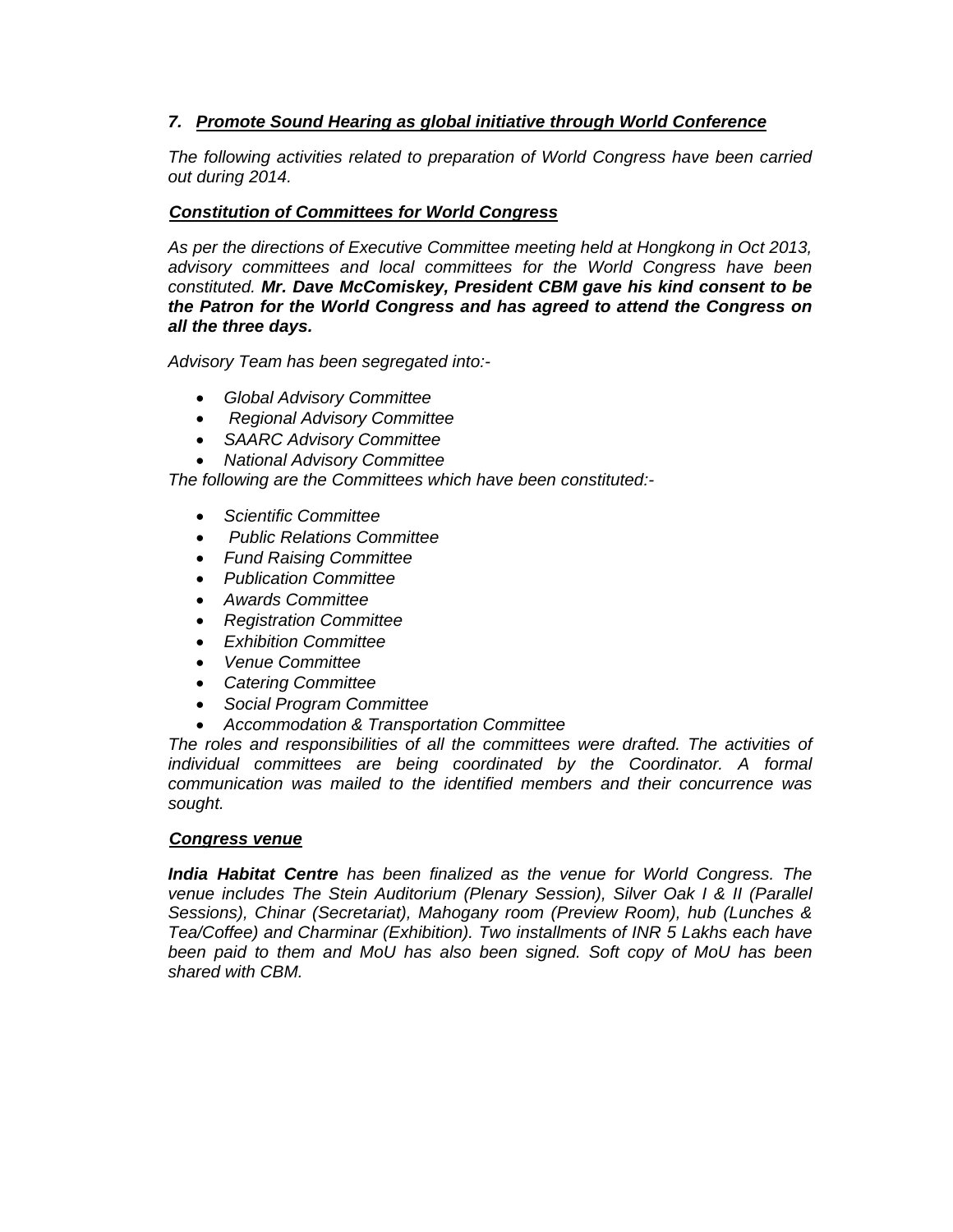

## *Professional Conference Organizer*

*Alpcord Netword Private Ltd. has been finalized as the Professional Conference Organizer for World Congress. MoU has also been signed with them which has been shared with CBM. Two installments covering 50% of the management fee has been paid to them as per the MoU.* 

*Services provided by Professional Conference Organizers include:*

- *Website creation, management and updations as required from time to time*
- *Online Registration facility.*
- *Online Abstract submission and online review facility.*
- *Designing requirements of Conference Material*
- *Audio Visual Management*
- *Photography and Videography Management*
- *Signage & Branding, Designing, Selection of vendors and Management.*
- *Conference Management*
- *Memento's, Gifts & Conference Kits Management*
- *Accommodation, Tours and Travel Management*
- *Any other assignment as required from time to time.*

## *Development of separate accessible website for the Congress*

*A separate accessible Congress website www.sh2030worldcong.org has been designed. The website has the online registration and abstract submission mechanism uploaded on it. The Congress website has also been linked with the SH2030 website.*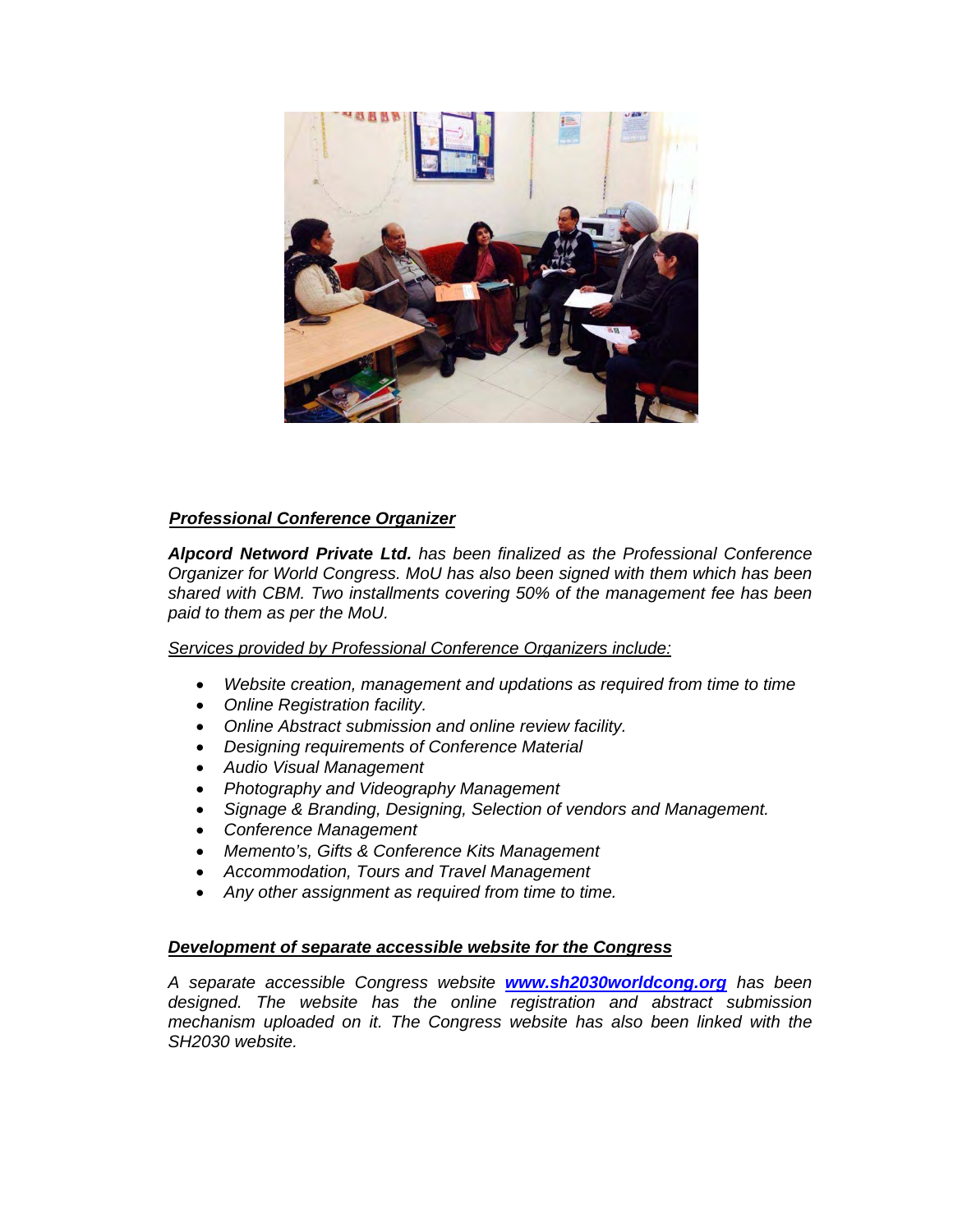## *Development of Scientific Programme for World Congress*

*Day wise scientific sessions for World Congress have been finalized in coordination with Scientific Committee and have been uploaded on the Congress website. Session wise tentative speakers have been identified and finalization of scientific program in is process.* 

## *The following are themes for the World Congress:*

#### o **Epidemiology of ear diseases and hearing loss**

- Prevalence of hearing loss , its causes and risk factors (studies from different parts of the world)
- Rapid assessment of hearing loss: possibilities
- Conducting population-based studies to assess hearing loss
- o **Role of international agencies in promoting ear and hearing care**
- o **Rehabilitation and care of the hearing impaired and Community based interventions for ear and hearing care**
- o **Modern technologies and entrepreneurship for better ear and hearing care** 
	- Diagnostic audiology: new developments and their public health impact
	- Fitting hearing aids in low resource settings: approaches and models
	- New advances in middle ear surgery and their implication in treating hearing loss

## o **Barriers and challenges to access of ear and hearing care**

- Status of hearing care across the World
- What are the factors which limit provision of hearing care
- How can barriers to hearing care be addressed
- o **Neonatal and infant hearing screening: an analysis of existing models** 
	- WHO recommendations for NIHS
	- Sound Hearing model of NIHS
	- NIHS across the world
- o **Role of alternative medicine for better ear and hearing care**
- o **Developing human resources for ear and hearing care** 
	- Existing situation of human resources for hearing care across the world
	- Training for development of hearing health workforce
	- Role of key sources in bridging the human resource gap
- o **Developing national strategies for ear and hearing care including integration with eye care: From Planning to Implementation** 
	- Development national strategies: why and how
	- Models of national strategies from across the globe
	- Integrating ear and hearing with eye care: a possible model of integrated service delivery at community level: examples from India, Nepal and Bangladesh
- o **Research areas and funding priorities in hearing care**
- o **Health promotion in ear and hearing care**
- o **Noise induced hearing loss: can we control it?** 
	- Recreational noise and its impact on home and society
		- Control of noise at workplace
		- Implementation of legislations regarding Noise induced hearing loss: examples from different countries
- o **Ototoxic hearing loss: can we control it?** 
	- Ototoxic hearing loss: prevalence and prevention
	- Models for prevention of ototoxic hearing loss
- o **Promoting inclusion of persons with hearing loss** 
	- **IEC** strategies
	- Sign Languages
	- Captioning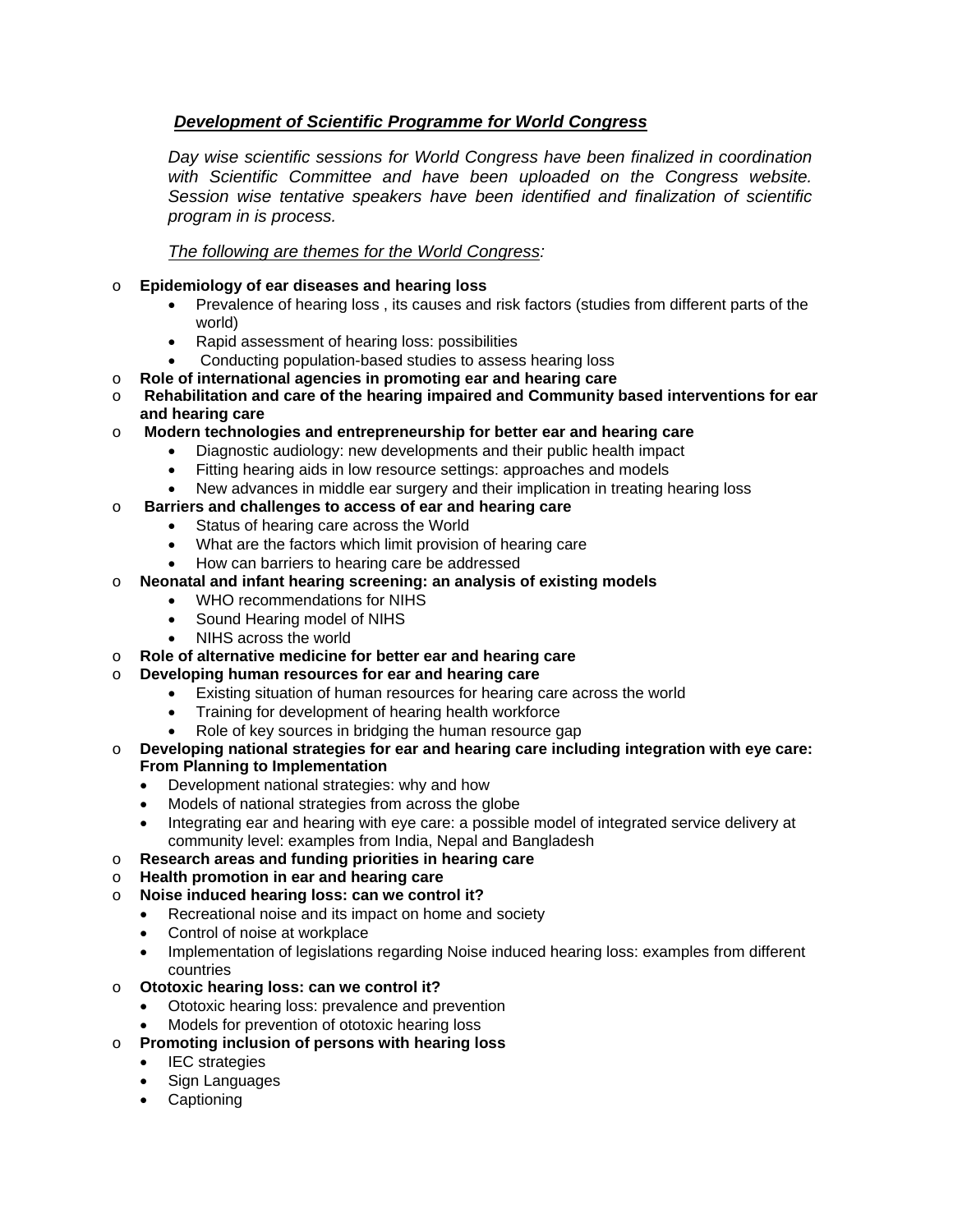- Models of increasing accessibility for persons with hearing loss
- Mainstreaming of persons with hearing loss and disabilities with gender perspective.

#### *Pre-Congress Workshops*

*Hands on wet cadaveric temporal bone training is being organized on 11th Feb 2015 and 13th Feb 2015 at Maulana Azad Medical College. Another workshop of "Advanced hearing aid fitting solutions" is being organized on 11th Feb 2015 is being organized at Maulana Azad Medical College. The details of the workshops are available on Congress website.*

#### *Abstracts*

*The broad themes for abstracts and guidelines for the authors have been finalized and uploaded on website. The abstracts are being invited for Oral and e-poster presentation.* 

*The following are themes for the abstracts:* 

- *Epidemiology of ear diseases and hearing loss.*
- *Integrated approaches for ear care*
- *Rehabilitation and care of the hearing impaired*
- *Community based interventions for sound hearing*
- *Modern technologies for better ear and hearing care*
- *Barriers and challenges to access of ear and hearing care*
- *Congenital hearing loss: prevention and management*
- *Infectious diseases of the ear: prevention and management.*
- *Evidence based research in alternative medicine for better ear and hearing care*
- *Developing human resources for ear and hearing care.*
- *Developing ear and hearing care at national or subnational level.*
- *Innovative strategies for raising awareness about ear and hearing care.*
- *Noise induced hearing loss*
- *Ototoxic hearing loss*
- *Otitis media*
- *Neonatal and infant hearing screening programmes*
- *Promoting sign language and captioning*

*The abstracts which are being received are being reviewed simultaneously and their acceptance is being sent to the participants. The schedule for oral and e-poster presentation is being compiled and would be uploaded on the website shortly.* **So far 115 abstracts have been received out of which 89 are for oral presentation and 26 are for e-poster presentations.**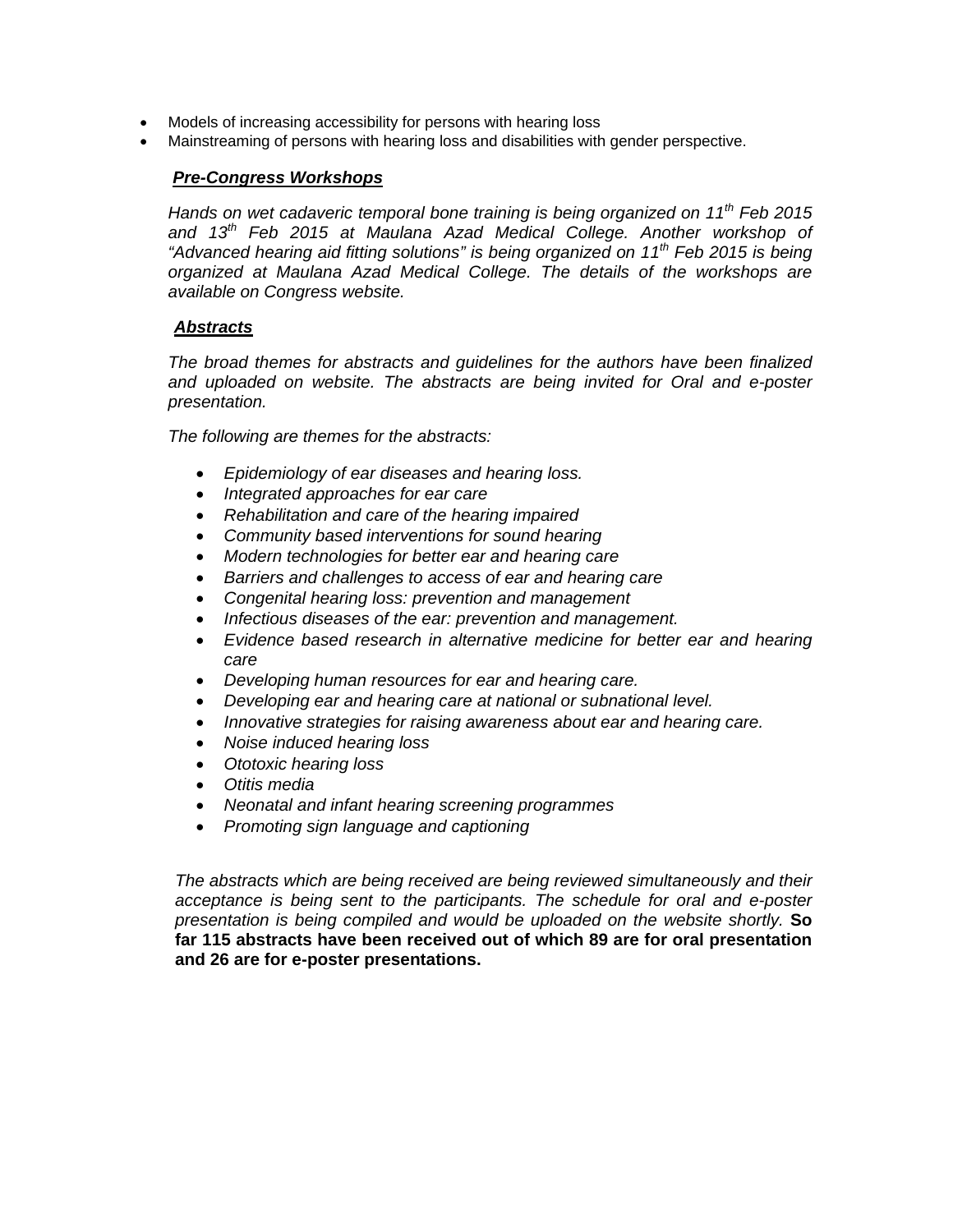## *Designing & Printing of Congress registration brochure*

*Congress registration brochure has been designed and the printing of hard copies is being carried out as requirement. The quotations from different vendors for printing of congress brochure have been procured. Copy of registration brochure shared with CBM.*

### *Designing & Printing of Sponsorship brochure*

*Sponsorship brochure has been designed and printing of hard copies is being carried out as requirement. The quotations from different vendors for printing of sponsorship brochure have been procured. Copy of sponsorship brochure shared with CBM.*

#### *Online and offline registration system*

*Online registration system has been made operational on the Congress website. A separate bank account has been opened in Syndicate Bank, MAMC Branch for transactions related to World Congress. Receipt books have also been printed. So far 161 delegates have registered for the Congress out of which 68 delegates are Indian and 93 are international.* 

## *Liaisoning with Rehabilitation Council of India*

*Rehabilitation Council of India has provided CRE status to the World Congress. Copy of the letter is available on Congress website. Additionally, Mr. Suman Kumar (Dy. Dir, RCI) has been requested to be the Coordinator for audiologist group and is disseminating information on behalf of Sound Hearing 2030.* 

## *Ministerial permission for World Congress*

*Permission letters from Ministry of Health & Family Welfare, Ministry of External Affairs and Ministry of Home Affairs have received. Copies of letters of permission have been shared with CBM and are available on Congress website.* 

#### *Accommodation and tours World Congress*

*Special rates have been negotiated with hotels of different categories. These*  rates are being provided to the faculty and delegates. The details have been uploaded on the Congress website. The various tour packages available to the *delegates have also been uploaded on the website.* 

## *Promotional Activities for World Congress*

*The details about World Congress have been uploaded on websites of WHO-HQ, IFOS, ISA, Sri Lankan ENT society and Global Coalition. CBM has been requested to upload the details of World Congress on its website.* 

*The detailed database of all the national and international ENT surgeons, audiologists, public health experts and special educators in being compiled at the secretariat. Country wise database of delegates is also being obtained from the EC members. Regular email invitations are being sent from the secretariat. Over 6000 personalized invitation mails have been sent. The details of the World Congress have been uploaded on all prominent medical conferences portals. Regular updates regarding World Congress are being posted on Facebook.*